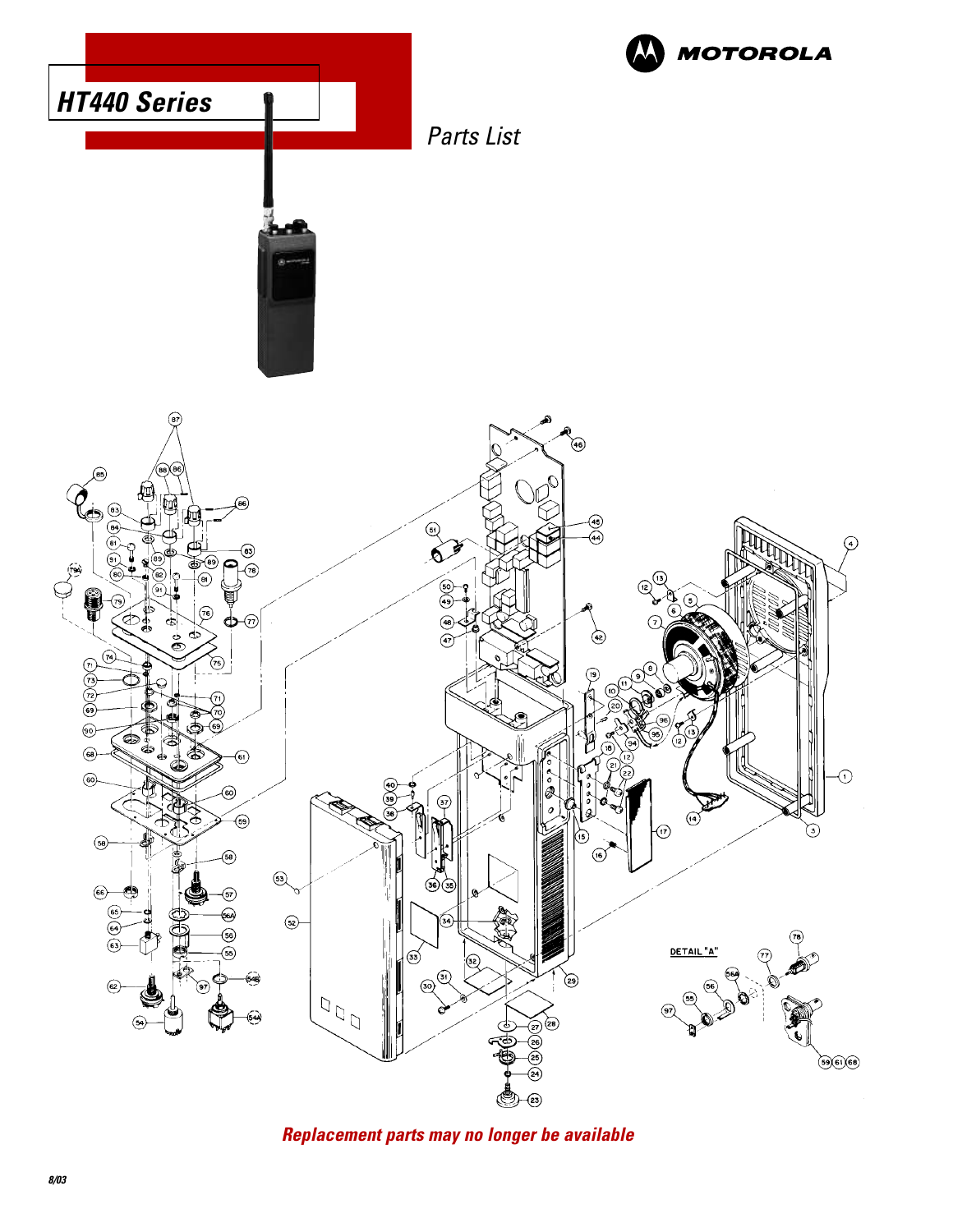

**HT440 Series**

# Parts List

| REF.       |                          |                                                  |  |
|------------|--------------------------|--------------------------------------------------|--|
| NO.        | PART NO.                 | <b>DESCRIPTION</b>                               |  |
| 1          | 0105950G03               | Assembly, Front Cover; Standard                  |  |
| 3          | 3205082E10               | Gasket, Seal                                     |  |
| 4<br>5     | 3305153J02               | Label, Nameplate<br>Adhesive, Felt               |  |
| 6          | 1105932J01<br>3505152J01 | Felt, Speaker                                    |  |
| 7          | 5005181E02               | Speaker (LS401)                                  |  |
| 8          | 7505182J01               | Pad, Microphone Boot                             |  |
| 9          | $---$                    | Microphone (MK401) P/O RPX4654A                  |  |
| 10         | $---$                    | Bracket, Microphone P/O RPX4654A                 |  |
| 11         |                          | Boot, Microphone P/O RPX4654A                    |  |
| 12         | 0300138651               | Screw, Phillips; 2-56 x 5/32"                    |  |
| 13         | 4205670D01               | Clamp, Speaker                                   |  |
| 14         |                          | Connector (P401) P/O RPX4654A                    |  |
| 15         | 3205332K01               | Seal                                             |  |
| 16         | 4182093A07               | Spring, Actuator; coiled                         |  |
| 17         | 4505177J01               | Actuator, Push-to-Talk                           |  |
| 18         | 0705175J01               | Bracket, Actuator                                |  |
| 19         | 4105176J01               | Spring, Actuator                                 |  |
| 20         | 2205390M01               | Pin, Retainer                                    |  |
| 21         | 3205082E13               | Gasket, "O" Ring                                 |  |
| 22         | 0305466C02               | Screw, Special; 4-40 x 0.140"                    |  |
| 23         | 4605170J01               | Stud, Latch                                      |  |
| 24         | 3205082E14               | Gasket, "O" Ring                                 |  |
| 25         | 4105172J01               | Spring, Latch                                    |  |
| 26         | 5505150L01               | Latch, Pawl                                      |  |
| 27         | 0405171J01               | Washer, Teflon                                   |  |
| 28         | ----                     | Label, Factory Mutual; not field replaceable     |  |
| 29         | 0105950G08               | Assembly, Housing, includes                      |  |
|            | or                       | items 36, 37, 38, 39 and 40 Standard             |  |
|            | 0105954G93               | Silverized                                       |  |
| 30         | 0300120621               | Screw, Phillips; 4-40 x 1/4"                     |  |
| 31         | 0484345A06               | Washer, Seal                                     |  |
| 32         |                          | Label, FCC Identification;                       |  |
|            |                          | not field replaceable                            |  |
| 33         | ----                     | Label, Frequency; not field replaceable          |  |
| 34<br>35   | 4210219A25               | Retainer, E-Clip<br>Fuse (F501) Axial Lead 2 Amp |  |
| 36         | 6505214E01<br>$---$      | Contact, Strap                                   |  |
| 37         |                          | Contact, Positive                                |  |
| 38         |                          | Contact, Negative                                |  |
| 39         |                          | Bushing, Strap                                   |  |
| 40         |                          | Gasket "O" Ring                                  |  |
|            |                          | *Items 36, 37, 38, 39 and 40 are not field       |  |
|            |                          | repairable; order applicable Housing Assembly    |  |
|            |                          | $(i$ tem 29)                                     |  |
| 41         |                          | Not used                                         |  |
| 42         | 0305887J01               | Screw, Slotted; 4-40 x 3/16"                     |  |
| 44         | 0105953G48               | PTT Switch (S202)                                |  |
| 45         | 0705162J01               | Bracket, PTT Switch                              |  |
| 46         | 0305887J01               | Screw, Slotted; 4-40 x 3/16"                     |  |
| 47         | 4305936J01               | Bushing, Shoulder                                |  |
| 48         | 3905567L02               | Contact                                          |  |
| 49         | 0400008406               | Lockwasher                                       |  |
| 50         | 0300138651               | Screw, Phillips; 2-56 x 1/8"                     |  |
| 51         | 4305209J01               | Sleeve                                           |  |
| 52         | $---$                    | See Battery Section                              |  |
| 53         |                          | Label, Intrinsically Safe Identification;        |  |
|            |                          | not field replaceable                            |  |
| 54         | 4005119E01               | Switch, Frequency; Rotary (S201) 4 Freq. Models  |  |
| 54A<br>54B | 4005120E03               | Switch, Frequency; Toggle (S201) 2 Freq. Models  |  |
| 55         | 3205082E17<br>0205050E05 | Seal, "O" Ring<br>Nut, Spanner                   |  |
| 56         | <b>2905196J01</b>        | Lug                                              |  |
| 56A        | ----                     | Lockwasher, Internal Tooth (P/O item 78)         |  |
|            |                          |                                                  |  |

| REF.                                                                              |                                                                                                                                                                                                                      |                                                                                                                                                                                                                                                                                                                                                                                                  |
|-----------------------------------------------------------------------------------|----------------------------------------------------------------------------------------------------------------------------------------------------------------------------------------------------------------------|--------------------------------------------------------------------------------------------------------------------------------------------------------------------------------------------------------------------------------------------------------------------------------------------------------------------------------------------------------------------------------------------------|
| NO.                                                                               | PART NO.                                                                                                                                                                                                             | <b>DESCRIPTION</b>                                                                                                                                                                                                                                                                                                                                                                               |
| 57<br>58<br>59<br>60<br>61                                                        | 0105956H97<br>3905195J02                                                                                                                                                                                             | Switch, Volume/On-Off (R202/S204)<br>Contact<br>Plate, Retainer, see item 61<br>Bushing, see item 61<br>Panel, Control, see item 61<br>** Items 59, 60 and 61 are not field<br>repairable; order Assembly: 0105956H87                                                                                                                                                                            |
| 62<br>63<br>64<br>65<br>66<br>68<br>69<br>70<br>71<br>72<br>73<br>74<br>75<br>76  | 0105956H99<br>0105950G12<br>0484345A06<br>3205082E15<br>0205050E07<br>3205472P05<br>0205629L02<br><b>3205933J02</b><br>3205082E11<br><b>3805216J02</b><br>3205082E12<br>4305206J01<br>6405208J01<br>1305181J01<br>0r | Switch, PL/Squelch Control (S203/R201)<br>Jack, Speaker (J202)<br>Washer, Insulating<br>Seal, "O" Ring<br>Nut, Spanner<br>Seal, "O" Ring<br>Nut, Hex<br>Seal, Switch<br>Seal, "O" Ring<br>Plug, Seal<br>Seal, "O" Ring<br>Sleeve<br>Plate, Pressure<br>Escutcheon, Graphic; for:<br>Basic, 2-Freq., Carrier Squelch Models                                                                       |
|                                                                                   | <b>1305181J02</b><br>0r                                                                                                                                                                                              | Universal, 2-Freq., Carrier Squelch Models                                                                                                                                                                                                                                                                                                                                                       |
|                                                                                   | 1305181J03<br>or                                                                                                                                                                                                     | Basic, 4-Freq., Carrier Squelch Models                                                                                                                                                                                                                                                                                                                                                           |
|                                                                                   | <b>1305181J04</b>                                                                                                                                                                                                    | Universal, 4-Freq., Carrier Squelch Models                                                                                                                                                                                                                                                                                                                                                       |
|                                                                                   | 0r<br>1305181J09                                                                                                                                                                                                     | Basic, 2-Freq., PL Squelch Models                                                                                                                                                                                                                                                                                                                                                                |
|                                                                                   | or<br><b>1305181J10</b>                                                                                                                                                                                              | Universal, 2-Freq., PL Squelch Models                                                                                                                                                                                                                                                                                                                                                            |
|                                                                                   | 0r<br>1305181J11                                                                                                                                                                                                     | Basic, 4-Freq., PL Squelch Models                                                                                                                                                                                                                                                                                                                                                                |
|                                                                                   | 0r<br><b>1305181J12</b>                                                                                                                                                                                              | Universal, 4-Freq., PL Squelch Models                                                                                                                                                                                                                                                                                                                                                            |
| 77<br>78<br>79A<br>80<br>81<br>82<br>83<br>84<br>85<br>86<br>87<br>88<br>89<br>90 | or<br>3205082E28<br>0900855268<br>3805216J01<br>0205050E01<br>0305662D17<br>0310129A24<br>1305106K02<br>1305106K03<br>3205217J01<br><b>0383174C04</b><br>3605207J03<br>3605207J02<br>0405171J02<br>0282653D05        | Seal, "O" Ring<br>Connector, Antenna (J203)<br>Plug, Seal (Basic Models)<br>Nut, Spanner<br>Screw, Captive<br>Screw, Slotted; Nylon<br>Bezel (located under volume and squelch knobs)<br>Bezel (located under frequency knob)<br>Seal, Cap<br>Screw, Set<br>Knob, Volume and Squelch<br>Knob, Frequency (4-Freq. Models only)<br>Washer, Nylon; Black<br>Nut, Spanner (used with 4-Freq. switch) |
| 91<br>94<br>95<br>96<br>97                                                        | 0ľ<br>0282653D07<br>0400009777<br>1405135P01<br>$---$<br>$---$<br>8405878L02                                                                                                                                         | Nut, Spanner (used with 2-Freq. switch)<br>Lockwasher, #4<br>Insulator, Mic.<br>Mic., Flexible P.W.B. P/O 0105954J12<br>Capacitor (C401) P/O 0105954J12<br>Circuit Board, Printed (See Detail "A")                                                                                                                                                                                               |

**Cancelled Product HT440: Aftermarket support criteria has been met for spare parts. Items may no longer be available.**

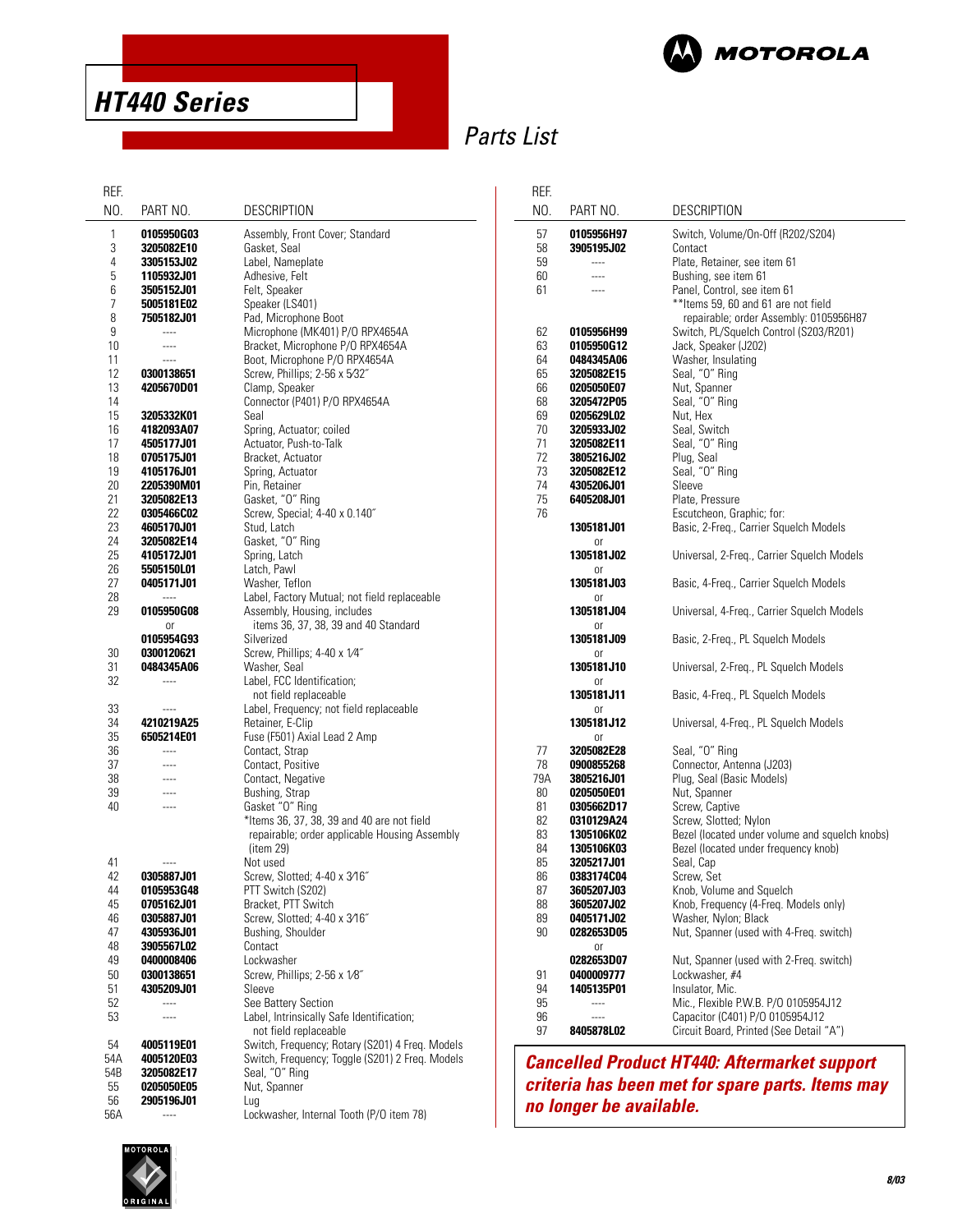



# Portable Accessories

## **Chargers**

### **Single Unit Chargers**

These units are capable of charging a battery in or out of the radio and automatically revert to a trickle charge rate when fully charged. The rapid charge battery must be used in rapid charger to attain the 1 hour charge rate. Visual indication when the battery is fully charged is provided by the rapid charger.



NLN7493A

**NLN7493A** Compact Standard Charge, 120V AC

### **Multiple Unit Chargers**

These 6 compartment units accommodating either radio or battery alone can be desk, wall, or rack mounted. A switch is provided for either 117V or 234V AC operation.



**NLN7966B** Rapid Charge, 120/240V AC

NLN7967A

**NLN7967A** Wall Mounting Kit, for 6-unit charger

### **Battery Maintenance Systemplus (BMSplus)**

Using interchangeable battery adapters (sold separately), the BMS<sup>plus</sup> is capable of charging and discharging, analyzing, conditioning and cycle test on batteries; tracking battery voltage and capacity (mAh).

The BMSplus offers a 3 year warranty. Its easy-to-use design supports hundreds of 2-way, cellular, and camcorder batteries with printer port\* (Serial-RS-232C port – uses female 9-pin to male 25-pin cable).



WPLN4079BR

**WPLN4079BR** Six-Station, 110V AC, 50/60 Hz **WPLN4080BR** Six-Station, 230V AC, 50/60 Hz **NDN4005B** Three-Station, 110V AC, 50/60 Hz **NDN4006B** Three-Station, 230V AC, 50/60 Hz

### **BMSplus Adapter**

**TDN9440A** Standard Adapter, HT440

### **Optional Adapters**

**\*\* TDN9432A** Adapter, Universal Alligator Clip Lead **\*\*TDN9527A** Adapter, Universal Dip Switch

\*Compatible with the STAR Micronics SP200 series printers, available from any STAR Micronics distributor, and other printers with STAR emulation.

\*\*Universal adapters available as an option to accommodate all radio types.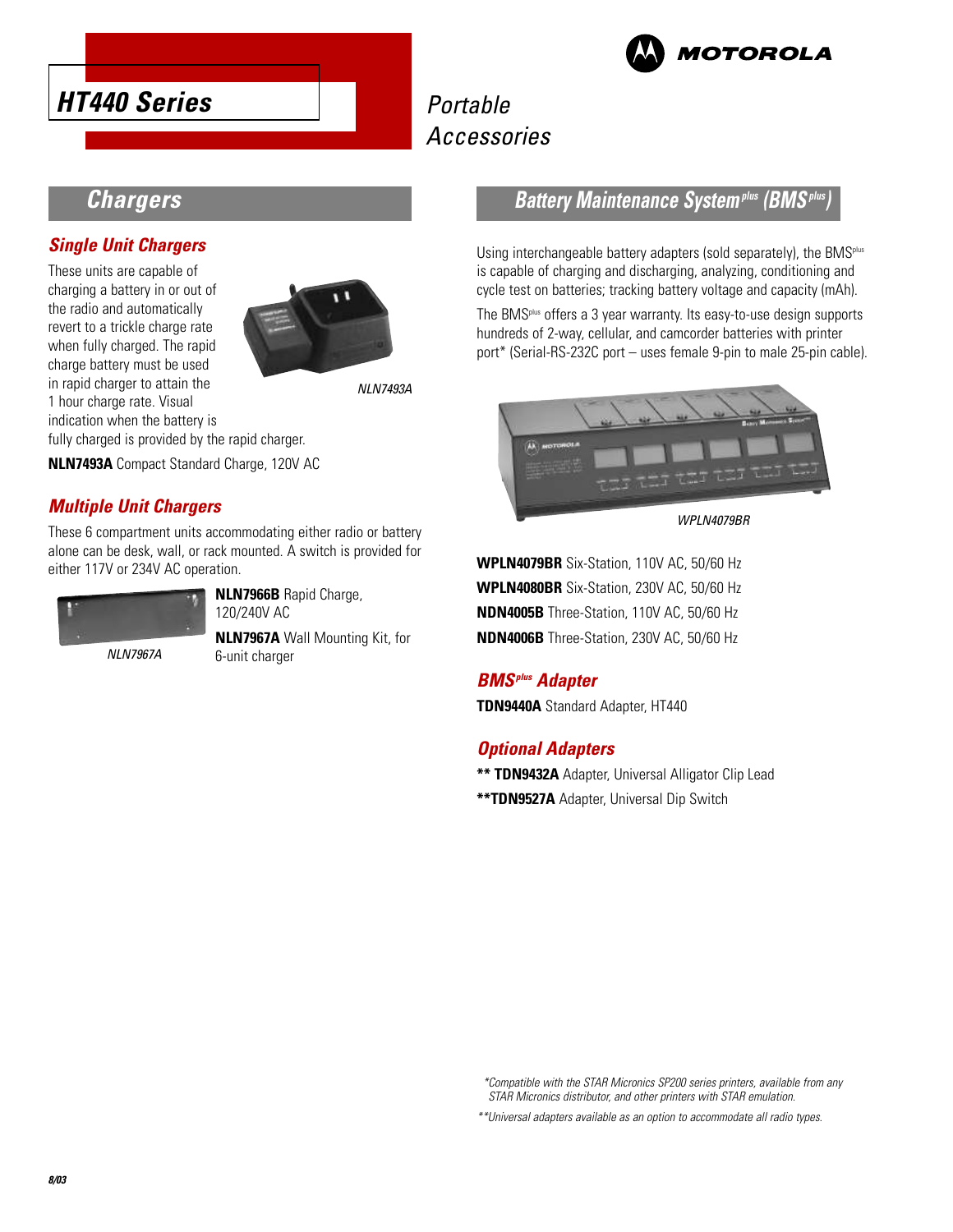

# **HT440 Series**

# Portable Accessories

## **Battery Optimizing System II (BOS II)**



WPLN4124AR

- Support for NiCd, NiMH, Li-ion, and SLA batteries
- 100 watt power supply and programmable from 100 mAH to 4 amps per station
- Interchangeable adapters accomodate all major brands
- Includes a variety of user programs and allows for customizable programming
- Proprietary recondition cycle restores NiCd and NiMH batteries
- Increased processing power and testing resolution including a three minute Quicktest that measures the batteries State of Health (SoH)
- Printer output for reports and labels
- Three year warranty

**WPLN4124AR** BOS II, Four-Station, 100-240V AC (US line cord)

**WPLN4125AR** BOS II, Four-Station, 100-240V AC (UK/Euro line cords)

#### **BOS II Adapter**

**RL-71163** Standard Adapter, HT440

#### **Optional Adapters**

**RL-70115** Adapter, Universal; services Li-ion **RL-70110** Adapter, Universal; service NiCd and NiMH

No other battery analyzer matches the speed, accuracy, and versatility of the Battery Optimizing System II. Ideal for large fleet, public safety, and all other users who rely on their battery performance. Now with increased power, more sophisticated programming options, and easier to use navigation paths, optimizing your batteries was never easier. Key features include:

# **Carrying Accessories**

**Carrying Cases**

included.

**Standard**

**Swivel**

loop not included

**NLN7444A** Urethane Case

Carrying case accessories provide added protection for your radio when enhancing a quality appearance. T-strap not

**NLN7693A** Urethane Case, swivel belt



NLN7444A

# **Carrying Strap**

**NTN5243A** Carrying Strap



NTN5243A

### **T-Strap 4205297G03** Nylon T-Strap

## **Belt**

4205297G03

**4200865599** 2˝ Wide Leather Belt, for all models

#### **Swivel Belt Loop**

**4282421J06** Leather, 2-1⁄2˝



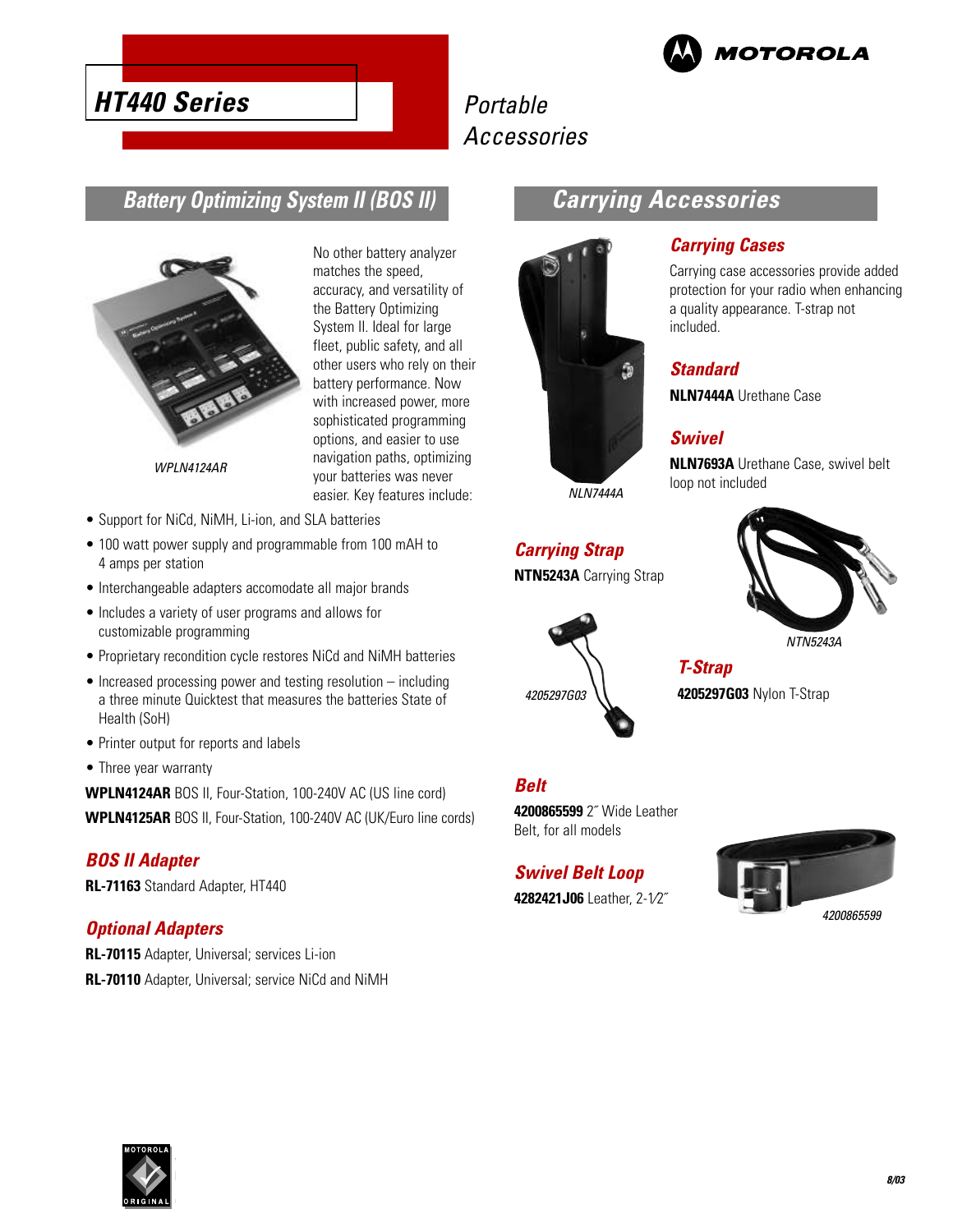



# Portable Accessories

# **Audio Accessories**



### **Lapel Speaker NSN6008A** Lapel Speaker

#### **Remote Speaker/Microphone**

**NMN6094A** Speaker/Microphone with Coil Cord



NMN6094A



### **Epaulet Strap**

Black leather epaulet straps secure remote speaker microphones to epaulet of shirts or jackets and attach around cord. Allows reliable communications in hostile environments with clip style strap.

**RLN4295A** Epaulet Strap, Small Clip

RLN4295A



## **Earpiece**

**5083693B04** Earpiece with Volume Control

**Mobile Microphone HMN1001B** Mobile Microphone



HMN1001B

## **Audio Accessories**

#### **Headsets**

All headset accessories include adapter cables and can be plugged directly into radio. No additional equipment is required.

Low to moderate noise level (less than 100 dB) lightweight headset with Electret condenser microphone and single speaker. NOTE: Cannot be worn with headgear.

**BDN6247A** In-line push-to-talk switch

**BDN6248A** Pendant-thumb push-totalk switch

BDN6247A

High noise level headset (up to 115dB) with military noise-cancelling microphone and dual speaker. NOTE: Can be used with or without hard hat or fire helmet.

**BDN6261A** Body/foot switch that can be belt mounted



### **Listen Only Headphones**

For all portables and pagers provided with earphone jack. Headphones are equipped with a 40 inch cable terminated with micro plug.

**BDN6268A** Lightweight headphone with single speaker

**BDN6269A** Noise-attenuating headphone with dual speakers

**BDN6270A** Noise attenuating headphone with dual speaker for use with or without hard hat or fire helmet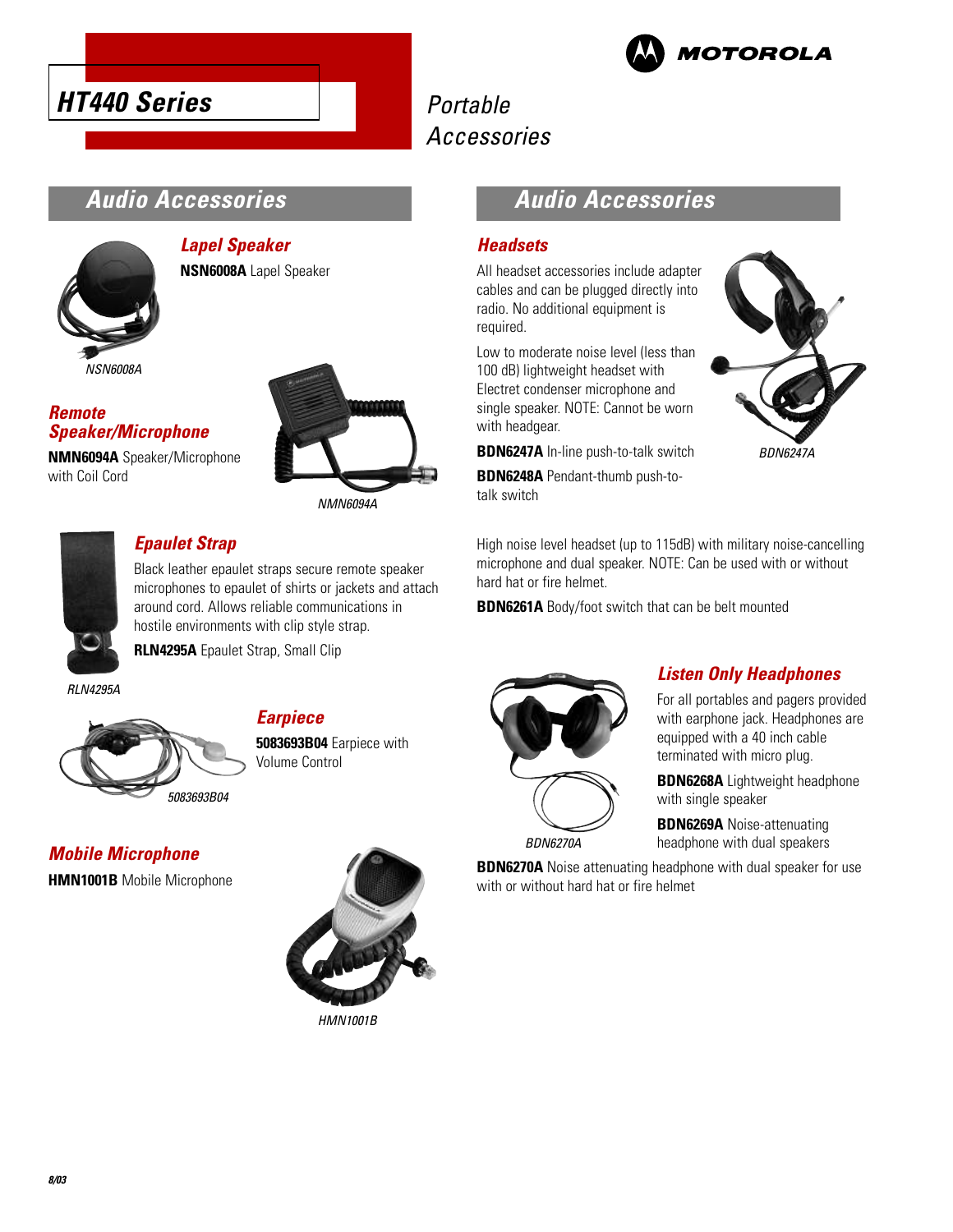



# Portable Accessories

## **Audio Accessories**

#### **Heavyduty Headsets**

Heavyduty headsets include Noise-Cancelling Microphones and can be worn with or without a hardhat. Headsets are for use in noise levels up to 125dB. The Push-To-Talk switch is located on the earcup. The Vox module is contained within the headset on voice activated units. Heavy-duty headsets require radio adapter cable.



**BDN6645A** Push-To-Talk Headset with Boom Microphone, Requires Adapter Cable

BDN6645A

**BDN6635B** Voice-activated Headset with Boom Microphone, Requires Adapter Cable



BDN6635B



**BDN6636B** Voice-activated Headset with Throat Microphone, Requires Adapter Cable

**BDN6637A** Radio Adapter Cable

## **Audio Accessories**

#### **Helmet Kits**

The following DO NOT include headgear. NOTE: All helmet and face mask kits require a radio cable assembly (order separately).



Industrial/Police helmet kits for Bullard (Industrial) headgear with military noisecancelling microphone.

**BDN6275A** Single Speaker

Helmet kit for Seer 1601, 1602 1⁄2 Shell (Police) headgear with military noise-cancelling microphone.

**BDN6277A** Single Speaker

### **Cable Assemblies**

NOTE: All helmet kits require one of the following cable assemblies:



BDN6288A

**BDN6288A** Cable assembly for Industrial Radio helmet kit with pendant-thumb push-to-talk switch

**BDN6292A** Cable assembly for Police Radio helmet kit with handlebar push-to-talk switch for belt mounted control box (only applies to BDN6291A)

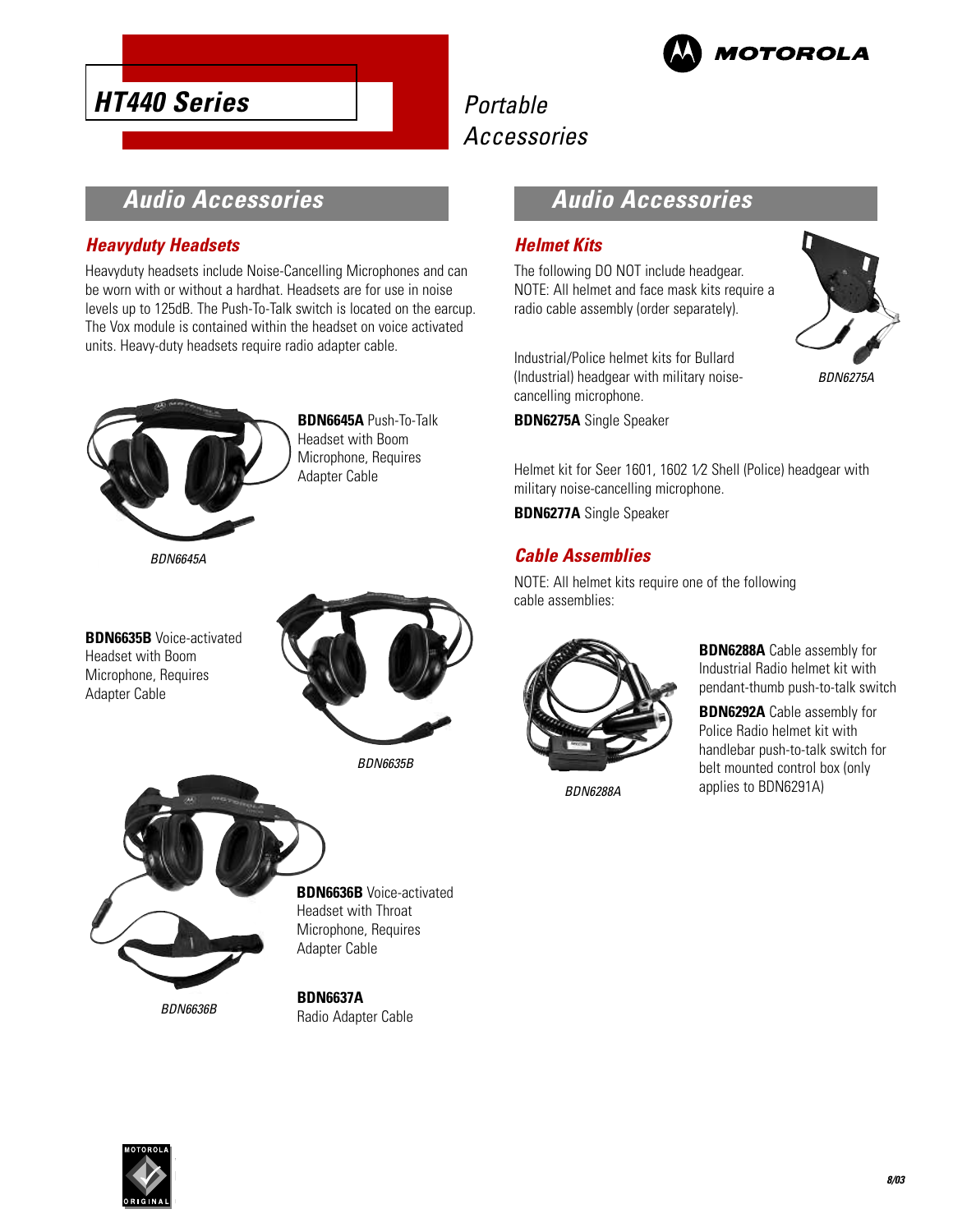

Portable Accessories, Antennas



## **Audio Accessories**

#### **Ear Mics**

Single unit microphone and speaker worn in the ear. Eliminates the need for handheld microphones or conventional headsets. Compact, rugged design allows use under hearing protectors and protective clothing. Order cable separately.



**0180359A51** Optional PTT Ring Switch for RMN4001A only



**0180356B97** Optional PTT Ring Switch For RMN4001B only

**RMN4001B** Ear Mic, EM200

Cost effective alternative to the EM200, the EM150 operates the same but includes hardwired interface cable. (PTT ring switch is not compatible with this unit)

**RMN4007A** Ear Mic, EM150



RMN4007A

## **Portable Antennas**

#### **Heliflex**

Rugged and flexible each antenna is tested and tuned to give you maximum power and performance. Each antenna is color coded on the connector indicating frequency.

**8505183K06** 136-142 MHz Dip Coated, Red

**8505183K07** 142-150 MHz Dip Coated, Yellow

**8505183K04** 150-162 MHz Dip Coated, Black

**8505183K05** 162-174 MHz Dip Coated, White

**8505183K01** 440-470 MHz Dip Coated, Black

**8505309N07** 470-512 MHz Dip Coated, White

**8505309N01** 136-150 MHz Injection Molded, Red

**8505309N02** 142-150 MHz Injection Molded, Yellow

**8505309N03** 150-156 MHz Injection Molded, Black

**8505309N08** 156-162 MHz Injection Molded, Orange

**8505309N04** 162-174 MHz Injection Molded, White

**8505309N05** 403-440 MHz Injection Molded, Yellow

**8505309N06** 440-470 MHz Injection Molded, Black

**8505309N07** 470-512 MHz Injection Molded, White

**Flexible Whip-PVC Dip Coated**

**8505182K01** 403-512 MHz

**Flexible Whip-Molded NAE6340B** 403-512 MHz